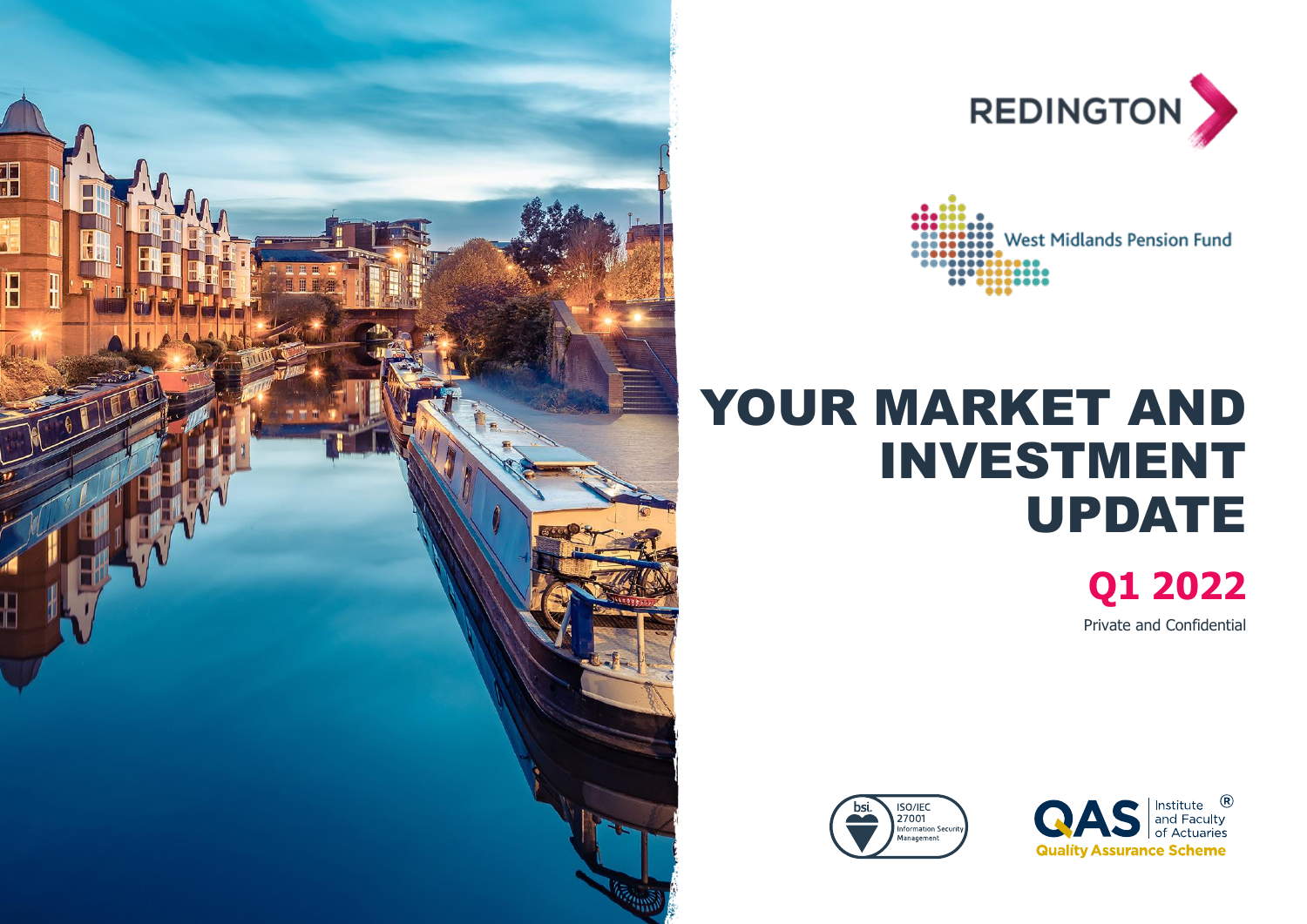### WHAT HAPPENED DURING THE QUARTER





Markets have moved from an environment where growth is the main driver of price movements to one where inflation is the main price driver. Historical asset class relationships may not be maintained in this new environment, from both a return and a correlation perspective. This has been manifested this quarter by equities and bonds selling off in tandem while commodities have risen  $-$  a reversal of the behaviour seen over the last 20 years.

Philip Rose (CIO, Strategy & Risk)

In order to dampen inflation, central banks are tightening monetary policy; however, it remains to be seen whether this will be sufficient to pull inflation back in line with central bank targets without sending economies into recession. While higher interest rates can reduce demand, they may not offer additional supply and this supply/demand interplay will be crucial in determining whether inflation will persist.

### **Market Summary Key Points for You**

- Expected Returns remained broadly unchanged over the quarter at Gilts + 3.4%. A decreased allocation to equities was largely offset by an increased expected return for credit assets (see appendix) and a higher allocation to illiquid markets.
- Asset-side risk, as measured by VaR 95%, increased slightly from 15.8% at 31 December 2021 to 16.2% at 31 March 2022.
- The Pension Risk Management Framework ("PRMF") in this report contains asset-only monitoring metrics. Our proposed PRMF, which includes liability-based metrics, has been included in the appendices.

### **Market Data Market Data**

| <b>Equity Index</b>                  | Level | Change since<br>31-Dec-21 | Change since<br>31-Mar-21 |
|--------------------------------------|-------|---------------------------|---------------------------|
| FTSE 100 (Total Return)              | 7524  | 2.9%                      | 16.1%                     |
| S&P 500 (Total Return)               | 9527  | $-4.6%$                   | 15.6%                     |
| EuroStoxx 50 (Total Return)          | 1704  | $-8.9%$                   | 2.1%                      |
| Nikkei 225 (Total Return)            | 47174 | $-2.5%$                   | $-2.8%$                   |
| <b>MSCI World (Total Return)</b>     | 7089  | $-4.6%$                   | 11.6%                     |
| MSCI Emerging Markets (Total Return) | 698   | $-6.1%$                   | $-9.9%$                   |
| FX.                                  |       |                           |                           |
| USD vs GBP                           | 1.31  | $-2.9%$                   | $-4.7%$                   |
| <b>EUR vs GBP</b>                    | 1.19  | $-0.3%$                   | 1.0%                      |
| JPY vs GBP                           | 159.9 | 2.7%                      | 4.8%                      |
| <b>Credit Spreads</b>                |       |                           |                           |
| Sterling Non-Gilt Index              | 105   | 36 bps                    | 15 bps                    |
| Sterling Non-Gilt 15Y+ Index         | 175   | 38 bps                    | 31 bps                    |
| <b>Global Investment Grade</b>       | 124   | 37 bps                    | 32 bps                    |
| US Investment Grade                  | 146   | 46 bps                    | 44 bps                    |
| Global High Yield                    | 367   | 33 bps                    | 15 bps                    |
| European High Yield                  | 318   | 28 bps                    | 28 bps                    |

| <b>UK Gilts</b>           | Level   | Change since<br>31-Dec-21 | Change since<br>31-Mar-21 |
|---------------------------|---------|---------------------------|---------------------------|
| 10Y                       | 1.64    | 66 bps                    | 70 bps                    |
| 30Y                       | 1.75    | 64 bps                    | 34 bps                    |
| <b>UK Nominal Swaps</b>   |         |                           |                           |
| 10Y                       | 1.93    | 49 bps                    | 86 bps                    |
| 30Y                       | 1.69    | 48 bps                    | 44 bps                    |
| Gilt Breakeven Inflation  |         |                           |                           |
| 10Y                       | 4.36    | 44 bps                    | 75 bps                    |
| 30Y                       | 3.67    | 28 bps                    | 29 bps                    |
| <b>UK RPI Swap</b>        |         |                           |                           |
| 10Y                       | 9.29    | 295 bps                   | $600$ bps                 |
| 30Y                       | 5.72    | $103$ bps                 | 222 bps                   |
| <b>UK Gilt Real Rates</b> |         |                           |                           |
| 10Y                       | $-2.72$ | 22 bps                    | $-5$ bps                  |
| 30Y                       | $-1.92$ | 36 bps                    | 5 bps                     |
| <b>US TIPS</b>            |         |                           |                           |
| 20Y                       | 0.12    | 46 bps                    | 52 bps                    |
| 30Y                       | $-0.03$ | 14 bps                    | 24 bps                    |

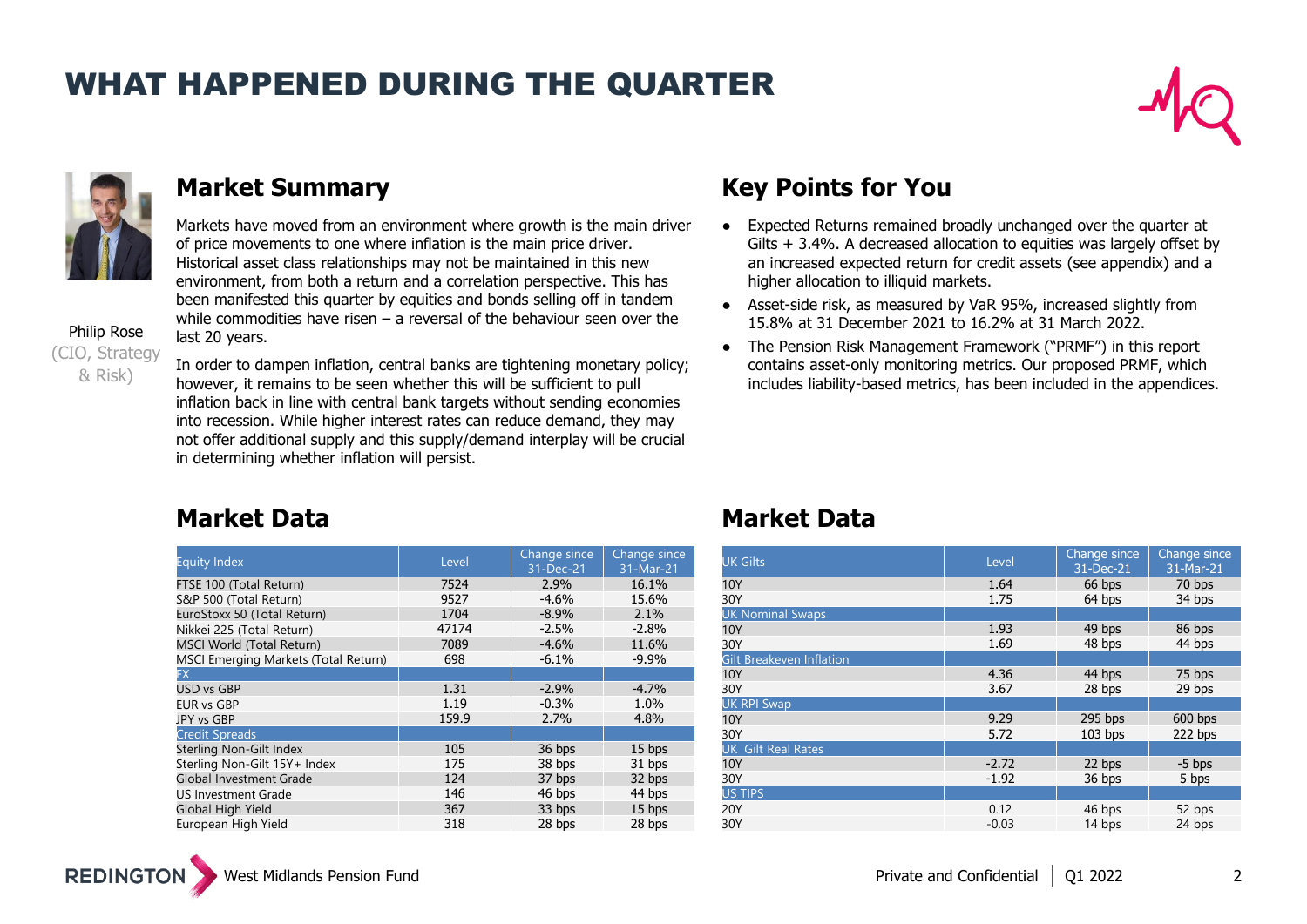## VIEWS FROM THE ASSET CLASS SPECIALISTS



|  | <b>Kate Mijakowska</b><br><b>Government Bonds</b>                 | Q1 2022 saw a considerable move up in gilt yields. The 20-year nominal yield increased by 64bps (intra-<br>quarter, it was up as much as 76bps at one point). As inflation expectations also rose meaningfully, real<br>yields at the 20-year point only increased by 33bps. Inflation expectations at the front end of the curve saw<br>some extreme movements, with a 5-year UK RPI swap up 71bps on the quarter.<br>During the quarter, the Bank of England delivered two 25bps hikes and announced that it would start to<br>cease reinvesting the proceeds of maturing bonds from the Quantitative Easing Programme. In March, the<br>government also issued the Spring Statement, which suggested the government plans to issue £125bn of gilts<br>in the 2022/23 financial year, c. £25bn below market expectations.                                                                                                                                                                                                                                                                                                                                                                                   |
|--|-------------------------------------------------------------------|---------------------------------------------------------------------------------------------------------------------------------------------------------------------------------------------------------------------------------------------------------------------------------------------------------------------------------------------------------------------------------------------------------------------------------------------------------------------------------------------------------------------------------------------------------------------------------------------------------------------------------------------------------------------------------------------------------------------------------------------------------------------------------------------------------------------------------------------------------------------------------------------------------------------------------------------------------------------------------------------------------------------------------------------------------------------------------------------------------------------------------------------------------------------------------------------------------------|
|  | <b>Oliver Wayne</b><br><b>Liquid Markets (Equities)</b>           | Global developed markets (DM) delivered negative absolute returns in Q1. The best-performing market was<br>the UK, which benefited from its exposure to the energy and materials sectors, which performed well over the<br>quarter. Emerging market (EM) equities delivered negative absolute returns, driven primarily by the weak<br>performance of China as lockdowns were imposed in several cities due to rising Covid-19 cases. The Central<br>Bank of Russia closed local markets to all foreign investors, leaving managers with exposure to Russian<br>companies that could not be unwound. Russian securities held in portfolios are now being written down as<br>part of a fair value assessment in the absence of true market values. Our rated managers' exposure to Russia<br>was generally low and any remaining exposure has been written down to zero. From a factor perspective,<br>value and low volatility delivered excess returns in both DM and EM. Larger companies continued to<br>outperform smaller companies in DM and smaller companies continued to outperform larger companies in EM.                                                                                          |
|  | <b>Tom Wake-Walker</b><br><b>Liquid Markets (Multi-</b><br>Asset) | We witnessed increased dispersion in the performance of both underlying assets and multi-asset/liquid<br>alternative strategies in Q1, as the impact of the Russian/Ukrainian war and rising inflation expectations<br>rippled through markets. Equity markets sold off as risk aversion took hold - negatively affecting some<br>Diversified Growth Fund managers who maintained higher allocations. We also saw a sell-off in government<br>bonds, driven by fears of high and rising inflation. Largely speaking, Redington-rated managers held reduced<br>or short bond exposure, so either benefited or were relatively unaffected by this move. Trend-following<br>strategies proved particularly profitable due to their positioning here. The other large move over the quarter<br>was in commodities where the Russian/Ukrainian war magnified pressures on supply constraints, particularly<br>in energies and agriculturals. Our rated managers predominantly held long exposure $-$ through risk parity,<br>trend-following and discretionary strategy allocations - taking advantage of these moves. Equity style premia<br>strategies were positive, with value continuing to perform strongly. |



3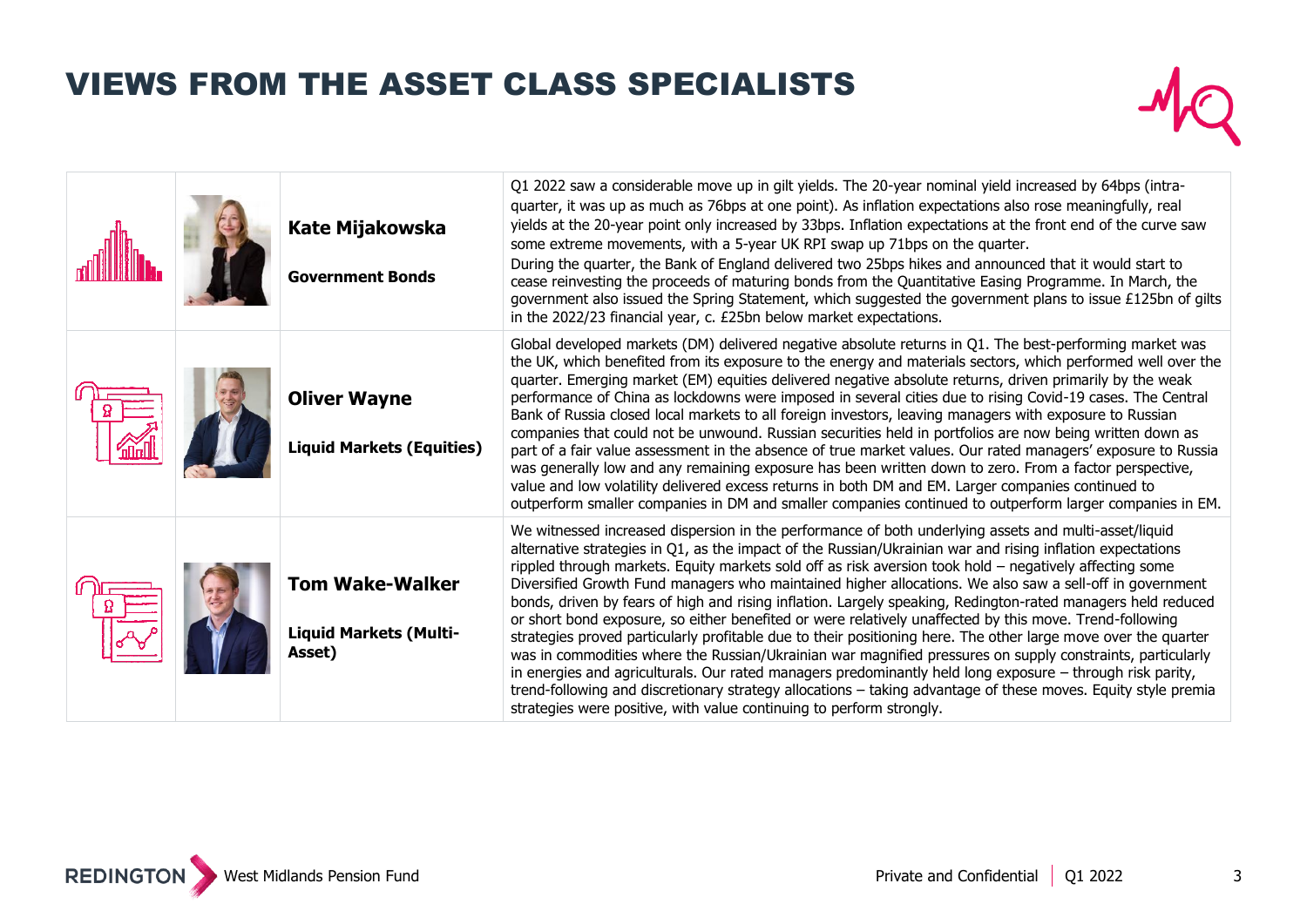## VIEWS FROM THE ASSET CLASS SPECIALISTS



|  | <b>Chris Bikos</b><br><b>Liquid &amp; Semi-Liquid</b><br><b>Credit</b> | Risk sentiment in the first quarter of 2022 was dominated by the conflict in Ukraine and central banks' hawkish<br>stances. Credit spreads widened across the board; with rates moving higher, government securities<br>outperformed their corporate counterparts of similar duration. Both the Federal Reserve (Fed) and the Bank of<br>England (BoE) raised rates by 0.25% and 0.50% respectively. Yield moves differed across markets, with the<br>US Treasury market exhibiting one of its worst sell-offs on record, but moves were less pronounced in core<br>Europe and the UK. High yield spreads widened more than investment grade, but the higher income offered by<br>the asset class provided a cushion. Overall, on the corporate side, credit metrics remain strong, although the<br>flattening of the yield curve has elevated concerns about future economic growth or even a recession. Towards<br>the end of the quarter, EM currencies and EM spreads stabilised. The differentiation in EM regions became<br>more pronounced, with commodity exporters and Latin American countries proving the most resilient. At the<br>asset class level, local-currency bonds were slightly more resilient than hard-currency bonds. Finally, structured<br>credit and leveraged loans were the top-performing asset classes, benefiting from their floating-rate nature. |
|--|------------------------------------------------------------------------|------------------------------------------------------------------------------------------------------------------------------------------------------------------------------------------------------------------------------------------------------------------------------------------------------------------------------------------------------------------------------------------------------------------------------------------------------------------------------------------------------------------------------------------------------------------------------------------------------------------------------------------------------------------------------------------------------------------------------------------------------------------------------------------------------------------------------------------------------------------------------------------------------------------------------------------------------------------------------------------------------------------------------------------------------------------------------------------------------------------------------------------------------------------------------------------------------------------------------------------------------------------------------------------------------------------------------------------------------------------------------------|
|  | <b>Tricia Ward</b><br><b>Illiquid Credit</b>                           | Private credit markets were relatively insulated from the public market volatility of Q1 amid geopolitical<br>uncertainty and expectations of more aggressive monetary policy. Underlying borrower fundamentals remain<br>strong, with a renewed lender focus on borrower pricing power and shorter-duration loans.<br>Whilst global M&A activity declined 20% vs Q1 2021, private equity buyouts rose by 18%, reinforcing demand<br>for direct lending (source: Refinitiv). As the market matures, private loans compete directly with broadly<br>syndicated loans in the upper-mid markets. 'Mega loans' of $>$ \$1bn are commonplace and direct lenders now<br>represent c.5% of the large corporate debt market.<br>Borrowers appreciate the speed, flexibility and certainty of direct loans compared with the defined ratings<br>process in public markets. There is only a small pool of lenders of sufficient size to cater to this segment of the<br>market, but they typically benefit from the increase in borrower quality that comes with scale. However, deals<br>are usually covenant lite (i.e. they provide more flexibility to borrowers). We require managers to retain strong<br>deal terms in our middle-market focus areas and evaluate opportunities arising from the changing dynamics.                                                                    |
|  | <b>Jaspal Phull</b><br><b>Illiquid Markets</b>                         | The UK property market remains buoyant, with All-property up 3.9% throughout Q1 according to the CBRE<br>Monthly Index. The industrial sector continues to lead the way, reporting capital growth of 3.0% in March<br>alone, shortly followed by the retail sector reporting capital growth of 2.9%. UK property investment soared<br>throughout Q1, in particular in the build-to-rent sector where investment grew 50% in Q1 2022, representing<br>£1.7bn in transactions. Throughout the UK, house price growth hit its highest level in 18 years at 14.3% year<br>on year in March. Wholesale gas prices hit a new peak over the quarter, up 26% on the previous Q4 peak,<br>driven by the conflict in Ukraine. The European Commission proposed a new strategy, REPowerEU, to boost<br>Europe's energy independence, phasing out the reliance on Russian gas, oil and coal imports. The plan is<br>based on 2 pillars: diversifying gas supplies, and accelerating renewables and energy efficiency with the hope<br>of lowering gas consumption by 30% by 2030.                                                                                                                                                                                                                                                                                                              |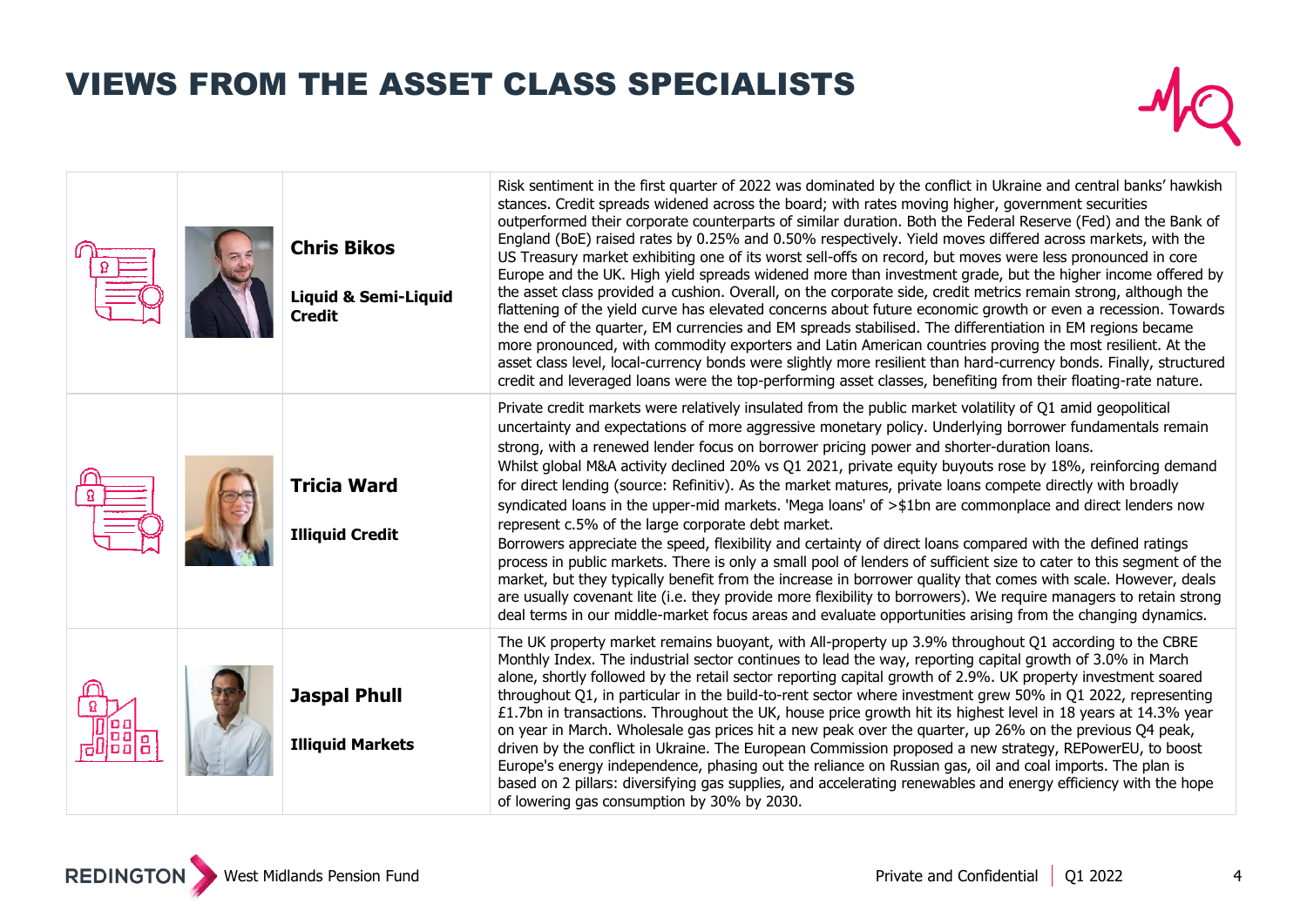### YOUR ASSET ALLOCATION AND EXPOSURE





### **Asset Allocation Change Expected Return Contribution Change (over gilts)**



Note, asset class expected returns are in the appendix.



### **Detailed Asset Allocation**

2.7% Cash 5.1% Index-Linked Gilts 1.6% Nominal Gilts 0.5% LGIM Overseas Bond Fund 1.6% US TIPS 6.1% ACS LGPS UK Equity Passive Fund 13.8% ACS LGPS Global Ex UK Passive Equity Fund 3.1% ACS LGPS Global Equity Dividend Growth Factor Fund 10.7% ACS LGPS All World Equity Climate Multi Factor Fund 6.0% LGPS Central Global Equity Multi Manager Fund 0.3% LGIM UK All Share 1.0% Global Active Futures 0.5% Equities held with Merrill Lynch 0.1% Smaller Equity Positions 2.4% Sustainable Equities - Impax

2.2% Sustainable Equities - RBC 0.6% Sustainable Equities - WHEB 2.4% Emerging Markets Equities - AGF 2.6% Emerging Markets Equities - BMO 1.7% Emerging Markets Equities - Mondrian 1.5% Aegon Short Dated Investment Grade Bond Fund 3.1% UK Corporate Bonds 1.0% LGPS Central Global Active IG Corporate Bond Fund 3.5% Multi-Class Credit 3.6% Emerging Market Debt Funds 1.0% Schroders FOCUS II / LGPS Credit Fund II 4.2% Infrastructure 7.6% Property 1.7% Opportunistic Funds 7.7% Private Equity

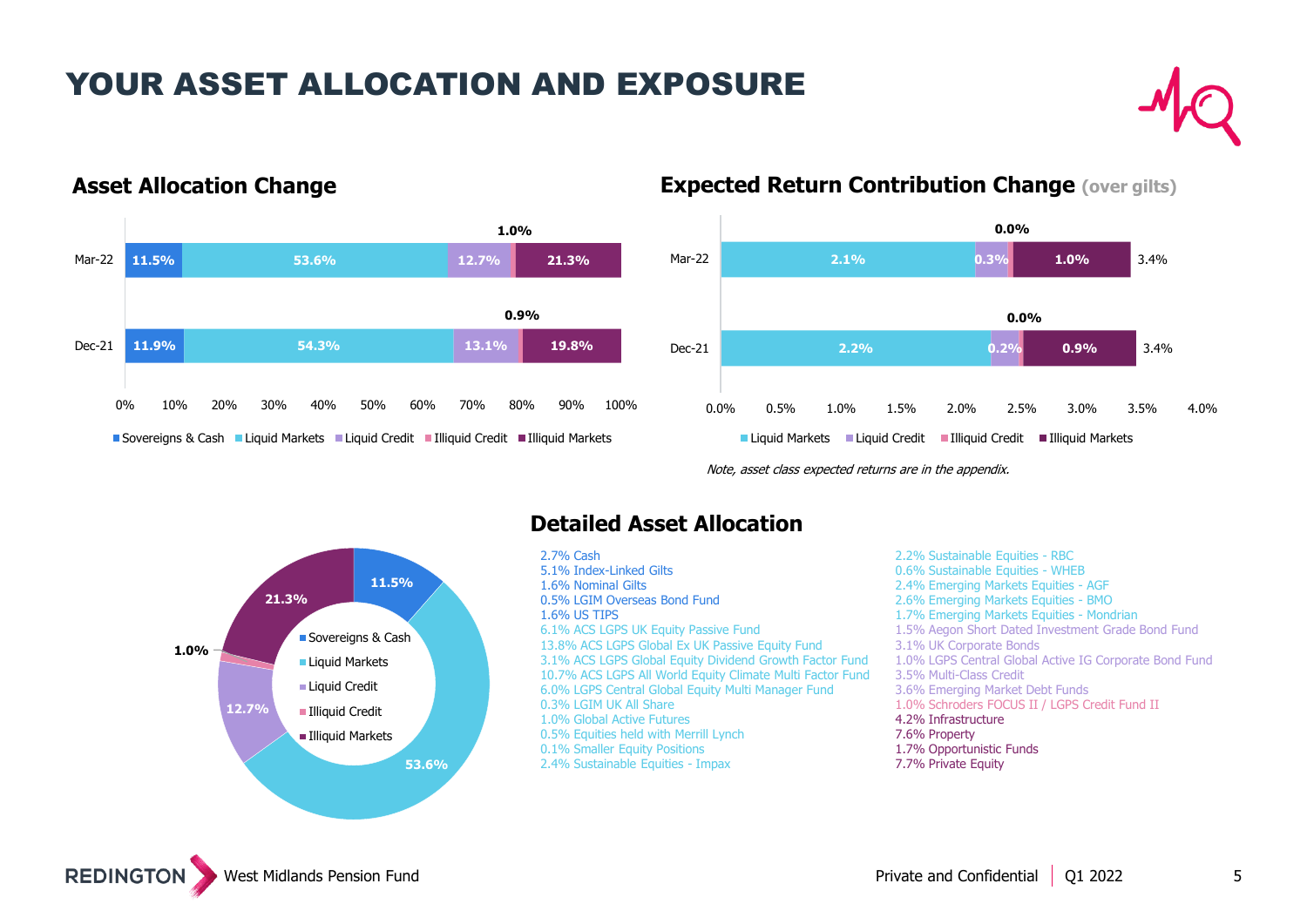### HELPING YOU UNDERSTAND YOUR RISK



### **Current Value-at-Risk 95% (Asset Only)**

-5362 (-26.9%) -202 (-1.0%) 279 (1.4%)

**Change in Fund Value (£m)** 

**Credit up 100bps Inflation rates up 100bps**

**Equity down 40%**

-8000 -6000 -4000 -2000 0 2000

-4613 (-23.2%) -284 (-1.4%) -8000 -6000 -4000 -4000 -2000 0 **2008 Stress Tapering Change in Fund Value (£m)** 

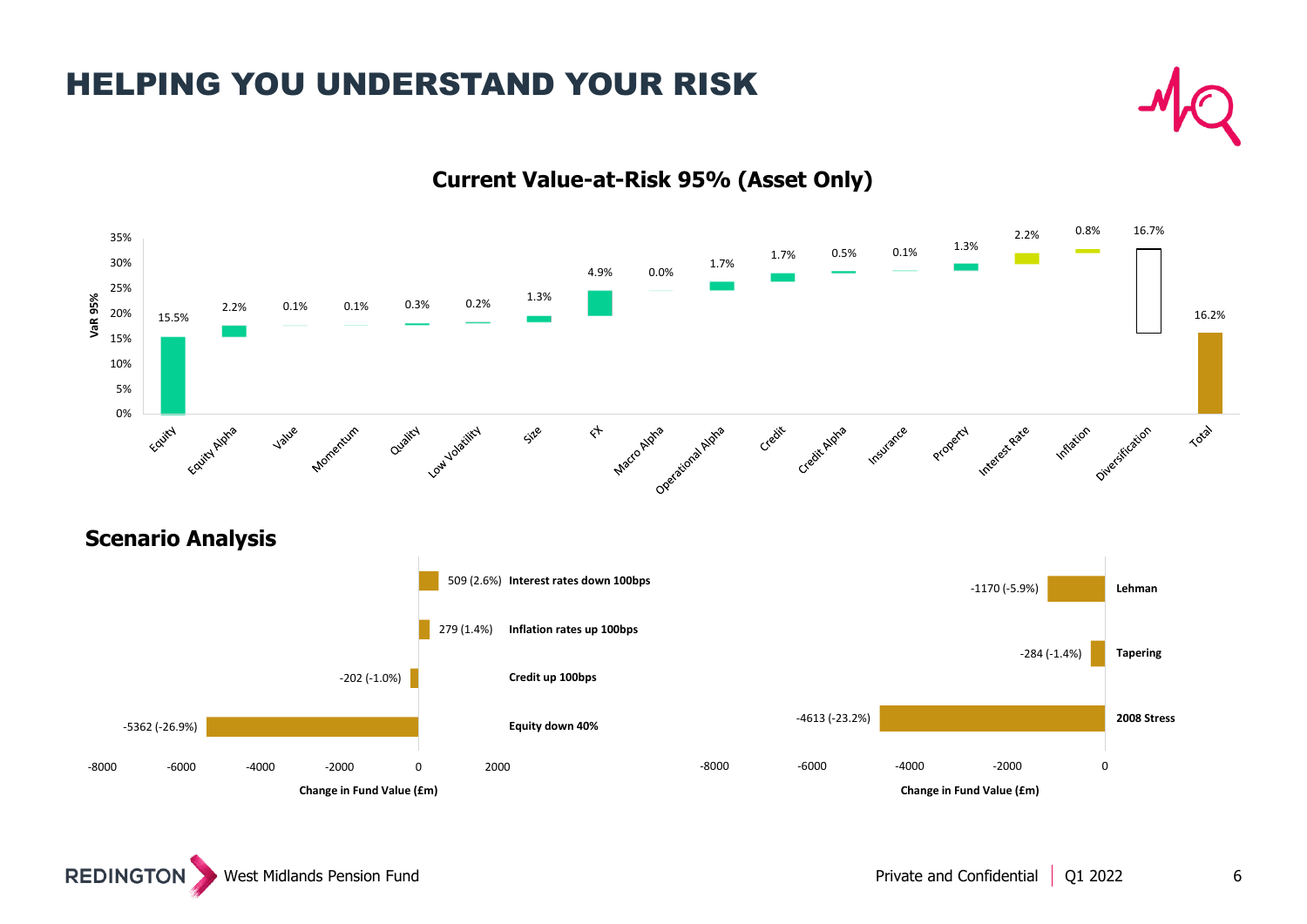

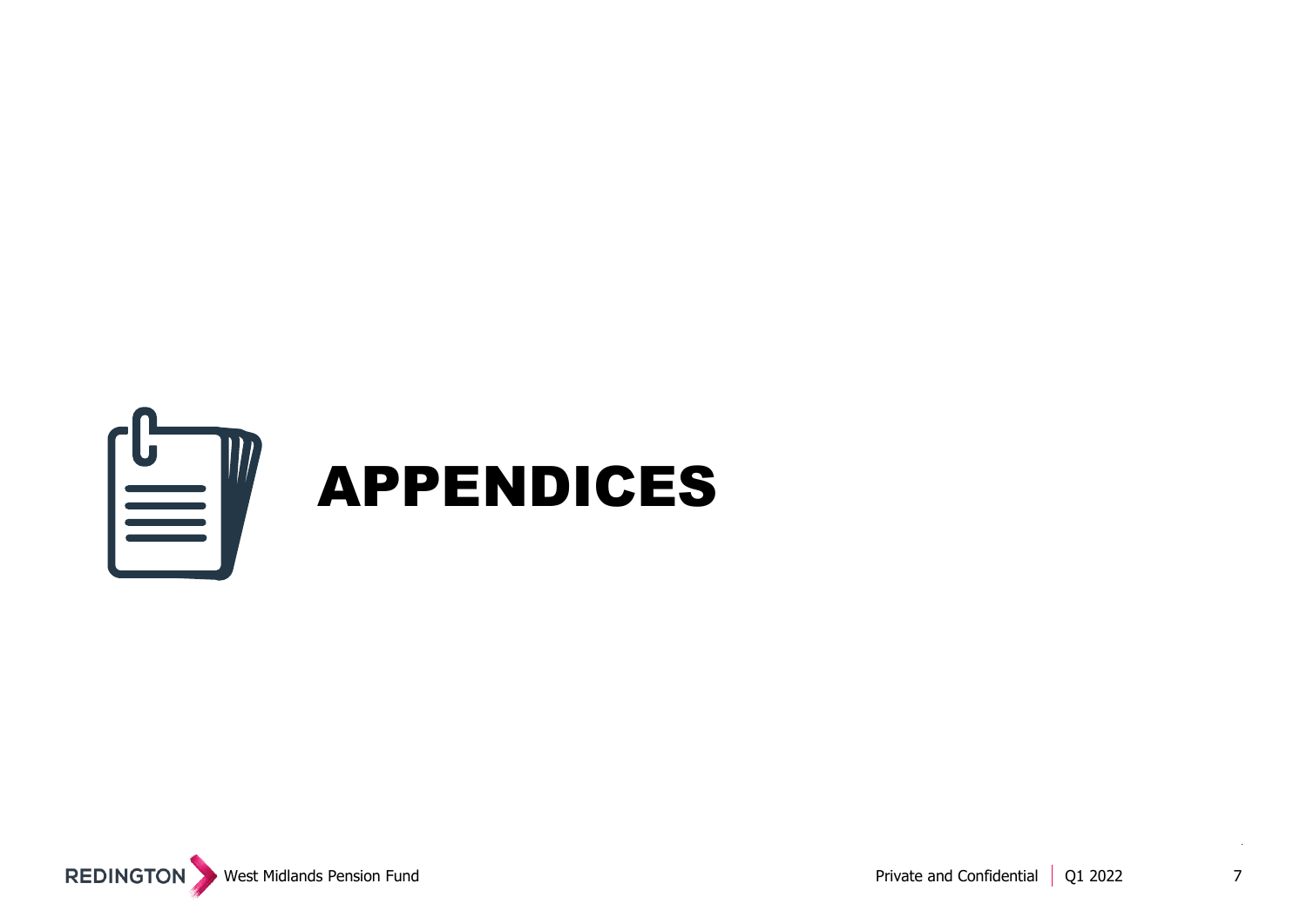## REDINGTON'S EXPECTED RETURNS – MARCH 2022



| <b>Asset Class</b>                              | <b>Expected Return (Gilts +)</b> | <b>Volatility</b>                | <b>Expected Fees (p.a.)</b>         |
|-------------------------------------------------|----------------------------------|----------------------------------|-------------------------------------|
| <b>Equity</b>                                   |                                  |                                  |                                     |
| Developed Market Equities                       | J<br>3.8%                        | 17.0%<br>Ŧ                       | $0.0\% - 0.1\%$                     |
| Sustainable Equities                            | 4.0%                             | 15.8%                            | $0.2\% - 0.4\%$                     |
| <b>Emerging Markets Equities</b>                | 4.3%                             | 20.3%                            | $0.1\% - 0.2\%$                     |
| China A Share Equities                          | 5.6%                             | 30.6%                            | 0.3%-0.8%                           |
| <b>Liquid Credit</b>                            |                                  |                                  |                                     |
| Corporate Debt GBP - Passive                    | 1.1%                             | 6.2%                             | $0.1\% - 0.2\%$                     |
| Corporate Debt GBP - Active                     | 1.4%                             | 6.3%<br>J                        | $0.2\% - 0.3\%$                     |
| Emerging Market Debt - Corporates               | 2.4%                             | 7.9%                             | 0.4%-0.6%                           |
| Emerging Market Debt - Local Currency Sovereign | 3.4%                             | J<br>14.6%                       | $0.5\% - 0.8\%$                     |
| Emerging Market Debt - Hard Currency Sovereign  | 2.4%                             | 9.3%                             | 0.5%-0.8%                           |
| Multi-Class Credit Global                       | 2.9%                             | 7.9%<br>Т                        | $0.4\% - 0.7\%$                     |
| <b>Illiquid Credit</b>                          |                                  |                                  |                                     |
| Diversified Matching Illiquids (Uninvested)     | 2.7%<br>Ŧ                        | 7.1%<br>$\overline{\phantom{a}}$ | 0.3%-0.5%                           |
| Opportunistic Illiquid Credit                   | 4.3%                             | 12.1%                            | $1.0\% - 1.5\%$ (+ performance fee) |
| <b>Securitised Opportunities</b>                | 3.3%                             | 6.1%                             | $0.5\% - 0.7\%$                     |
| <b>Special Situations</b>                       | 5.2%                             | 17.2%                            | $1.0\% - 1.5\%$ (+ performance fee) |
| <b>Illiquid Markets</b>                         |                                  |                                  |                                     |
| <b>Private Equity</b>                           | J<br>5.4%                        | ┺<br>30.2%                       | $1.0\% - 1.5\%$ (+ performance fee) |
| <b>Insurance-Linked Securities</b>              | 4.8%<br><b>Contract</b>          | 8.4%                             | 1.0%-1.5%                           |
| Renewable Infrastructure (Whole Projects)       | 3.6%                             | 13.9%                            | $0.5\%$ -0.7% (+ performance fee)   |

Fee data is estimated based on fees of preferred managers in each strategy. In practice, each fee would be negotiated for West Midlands and may be considerably lower.



8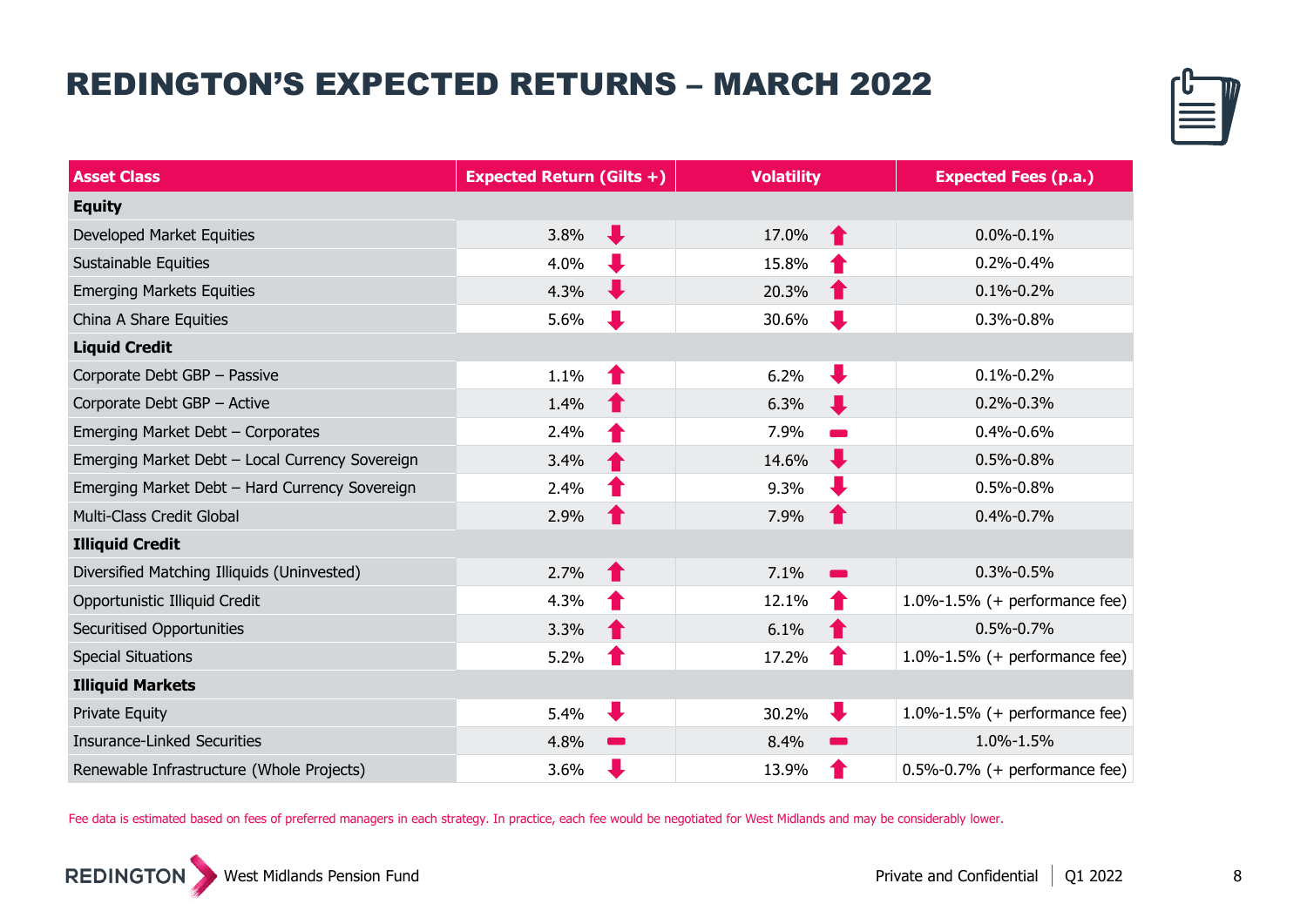### GLOSSARY



| <b>Term</b>                       | <b>Description</b>                                                                                                                                                                                                                                                                                                                                                       |
|-----------------------------------|--------------------------------------------------------------------------------------------------------------------------------------------------------------------------------------------------------------------------------------------------------------------------------------------------------------------------------------------------------------------------|
| Annual Management<br>Charge (AMC) | The fee charged by the asset manager for managing the fund, typically expressed as an annual percentage on the invested assets. This excludes<br>additional expenses, e.g. administrative costs, which when combined with the AMC make up a fund's total expense ratio (TER).                                                                                            |
| <b>Credit Risk</b>                | The risk of financial loss as a result of the inability or unwillingness of an entity to make payments as they become due. Many types of relationships<br>involve credit risk, such as those in which a company owes money to its suppliers (trade debt) or where a counterparty is required to make payments<br>under a derivative contract (counterparty credit risk). |
| <b>Credit Spread</b>              | The difference in the yield between two different bonds, due to different credit quality. The credit spread reflects the additional yield an investor can<br>earn from taking incremental credit risk. Is it often quoted in relation to the yield on government bonds.                                                                                                  |
| Inflation                         | The average rate at which prices (of products and services) increase over time. It gradually reduces the value of money over time $-$ the higher the rate<br>of inflation, the greater the erosion of value.                                                                                                                                                             |
| <b>Risk Attribution</b>           | The process of attributing certain components of total risk to various sources such as inflation risk, credit risk, equity risk, etc.                                                                                                                                                                                                                                    |
| <b>Stress Testing</b>             | A tool used to assess a portfolio's exposure to large - but plausible - shocks. In the broadest sense, stress testing is a 'what if' exercise and can be<br>modelled across various scenarios. For example, a stress test can be used to simulate the performance of a portfolio during 9/11, Black Monday and the<br>Global Financial Crisis of 2007-08.                |
| Value-at-Risk (VaR)               | The minimum value that the Fund would expect to lose (at risk) for a given confidence level, over a given time horizon. We have used a 1-in-20 (i.e.<br>95%) confidence level. For example, if a portfolio's 95% 1-year VaR is £200 million, it would have a 5% chance (1-in-20) of suffering a loss over the<br>year of £200 million or more.                           |
| Volatility                        | A measure of variability that is used as a common metric for risk. It represents the value of one standard deviation change in the value of an assets'<br>return. Under certain assumptions, we are able to use this measure to calculate the probability of a given change in the value of the asset or portfolio.                                                      |
| Yield                             | The income return on an investment. It is based on the received cash flows of a security and is usually expressed as an annual percentage.                                                                                                                                                                                                                               |
| <b>Yield Curve</b>                | A graphical representation showing the yields of a set of financial instruments by maturity. For example, the par interest rate swap curve or the UK Gilt<br>curve.                                                                                                                                                                                                      |